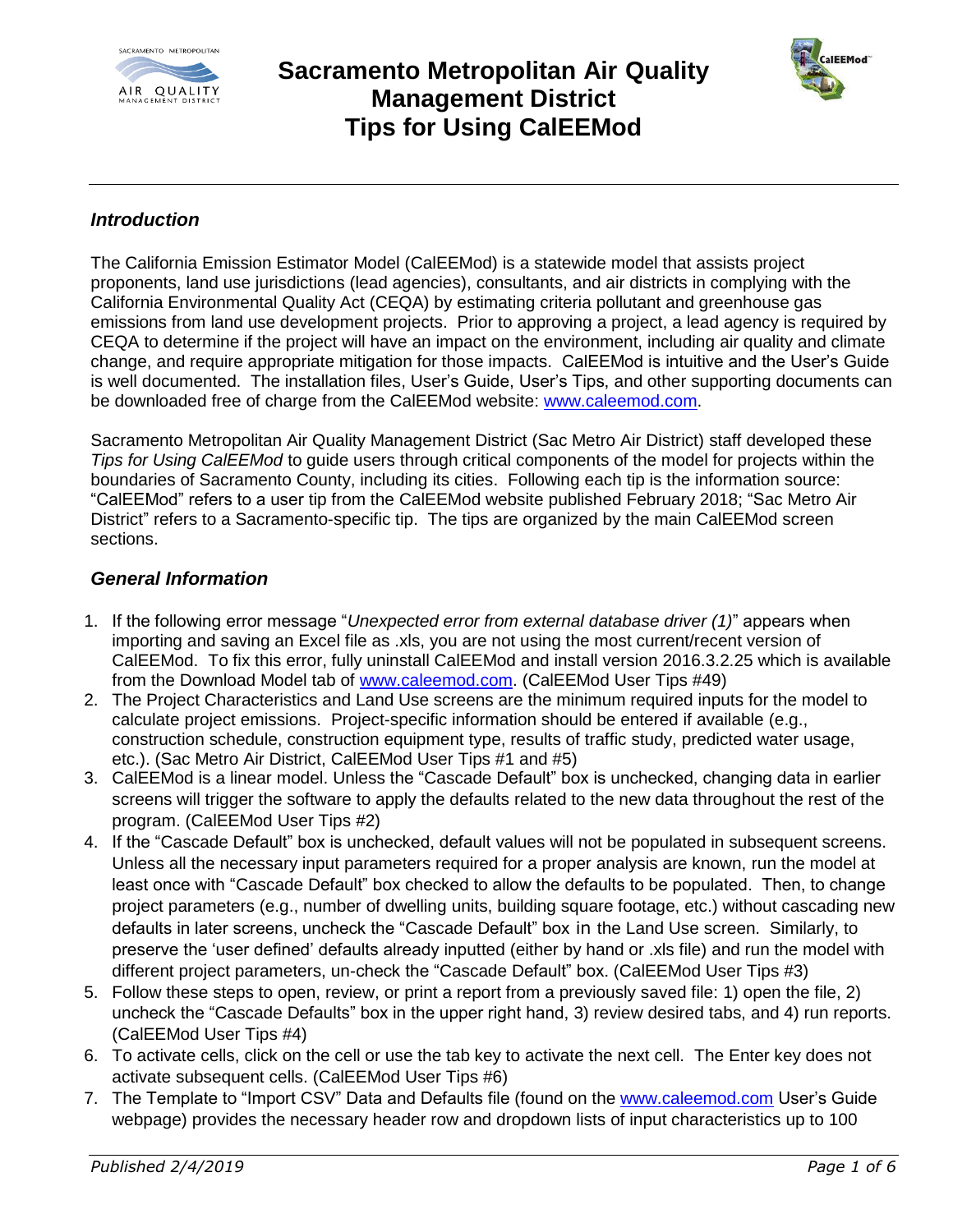



rows. If using this spreadsheet, be sure to delete any unused lines down to row 100 so the program does not take the time to process blank cells. (Source: CalEEMod User Tips #7)

- 8. The "Remarks" box is limited to 255 characters, so users are advised to be efficient in justifying the modification and, if necessary, provide references outside of the model for reviewers. (CalEEMod User Tips #8)
- 9. When navigating from the "Project Characteristics" screen using the Next button to the "Land Use" screen, the dropdown boxes will temporarily show the first items on the dropdown lists. This is a programming glitch. The model does not change the user's input selection. (CalEEMod User Tips #9)

#### *Project Characteristics*

- 10. Select County and Sacramento from the Project Location drop-down lists. (Sac Metro Air District)
- 11. Choose the Climate Zone by looking up the project's ZIP code or city/county name. The most common zone for Sacramento County is 6, but some areas are located in zones 2, 3 or 4. There is a look-up button to assist choosing the correct zone. (Sac Metro Air District)
- 12. Use the Urban setting if the project is located within the County's Urban Services Boundary (USB), otherwise, use the Rural setting. The USB map is available on the County of Sacramento's website: [http://www.per.saccounty.net/Pages/PlanningandCommunityMaps.aspx.](http://www.per.saccounty.net/Pages/PlanningandCommunityMaps.aspx) (Sac Metro Air District)
- 13. Select a start-of-construction date to reset the default Start Date on the Construction Phase screen. Check that the construction timing coincides with the operational year selected for the project. (Sac Metro Air District)
- 14. Operational years in the model include 2000, 2005, 2010-2035, 2040, 2045 and 2050. The model will round down to the nearest year if a year is entered that is not specifically listed in the drop down list. (Sac Metro Air District)
- 15. Select Sacramento Municipal Utility District for the utility provider. (Sac Metro Air District)
- 16. Use the energy intensity factors provided by the Sacramento Municipal Utility District for calendar years 2020 (374.1 lbs./MWh) and 2030 (236.9 lbs./MWh), otherwise provide the rationale supporting the use of different energy intensity. (Sac Metro Air District)

### *Land Use*

- 17. Area building parameters for City Parks, Golf Courses, and Recreational Swimming Pools must be entered, otherwise the model will erroneously apply ROG emissions from consumer products and architectural coatings to the green spaces and swimming pools, and fail to apply ROG emissions from pesticides and fertilizers from the green spaces. (CalEEMod User Tips #14)
- 18. A parking subtype must be specified for non-residential land uses that have parking (e.g., parking lot, parking structure, other asphalt surfaces, or other non-asphalt surfaces) in order for the model to correctly estimate off-gassing emissions from the asphalt surfaces. (CalEEMod User Tips #12)
- 19. Square footage and space volume inputs are necessary for the model to calculate ROG emissions from architectural coatings and the volume of space that is heated or cooled (e.g., energy impacts). The model uses acreage data to determine the amount of ground to be prepared, graded, paved, etc. If the land uses are being constructed in a mixed use setting (e.g., multi-storied), the acreage should be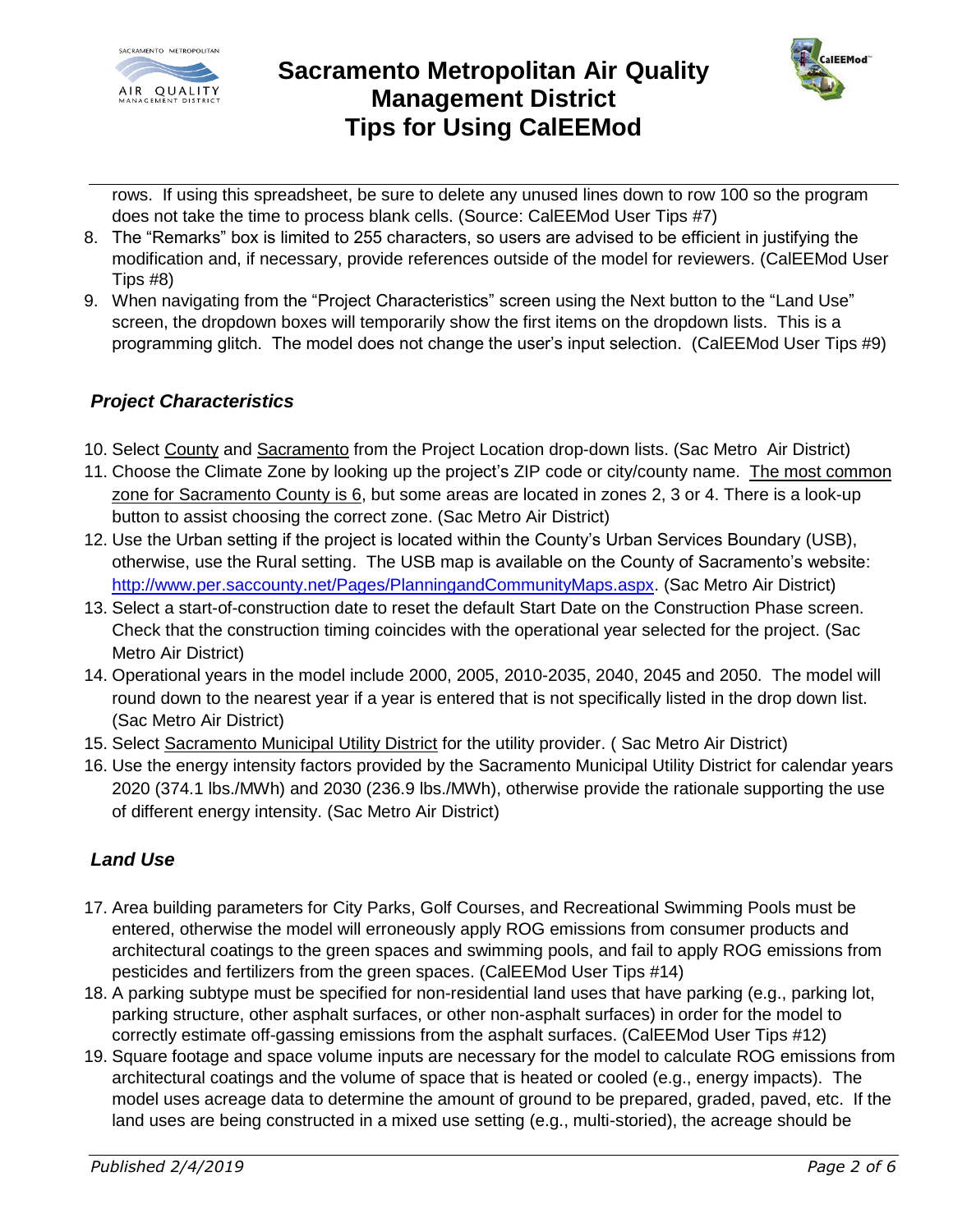



assigned to residential or split between non-residential land uses if there is no residential land use. (CalEEMod User Tips #13)

20. For commercial uses, input the building size square footage, not the lot size. (Sac Metro Air District)

#### *Construction*

- 21. The parking land use type is excluded from the ROG calculations for non-residential interior/exterior architectural coatings, but is included in the ROG calculations for parking lot paint. (CalEEMod User Tips #26)
- 22. The model requires at least one construction phase to calculate emissions. To calculate only the operational emissions, delete all but one construction phase and zero out the default number of equipment and trip lengths. (CalEEMod User Tips #15)
- 23. To calculate only construction emissions, enter the following land uses at a minimum: 1) Other Asphalt Surfaces - specify the correct acreage of asphalt for off-gassing emissions; 2) User Defined Residential and User Defined Commercial - specify the correct building square footage for architectural coating emissions; and 3) ensure the total acreage at the bottom of the Land Use screen is accurate as this is the basis for the default construction schedule and equipment list. (CalEEMod User Tips #16)
- 24. When using the Excel spreadsheet to modify construction dates, use the format of 4-digit year/2-digit month/2-digit day (CalEEMod User Tips #17). Note that the model will be unable to revert back to the original default schedule. (CalEEMod User Tips #18)
- 25. If the sequence of a construction schedule is incorrect (e.g., construction ends before it starts), the model will reset the construction phase dates to original defaults. The error can be fixed by changing the construction schedule in a separate Excel input file and then importing that new input file into the model. (CalEEMod User Tips #19)
- 26. The default equipment list and construction schedule is only valid for 35-acre and smaller projects that have buildings of no more than 4 stories tall. Otherwise, provide project specific information. (Sac Metro Air District)
- 27. For construction equipment calculations, the user should evaluate whether the default equipment list, including equipment types and numbers, horsepower ratings, hours of operation, and duration of phases, are appropriate. If changes are made to the equipment list, the program will not change the construction timeline or vice versa. Be sure to modify the construction information where needed. (CalEEMod User Tips #20)
- 28. As a general rule, if the construction schedule is shortened by ½, the number of equipment needs to be doubled. (Sac Metro Air District)
- 29. If modifying the default off-road construction equipment, add or modify the number of construction equipment pieces. If a default equipment type is not being used, zero out the number of pieces but do not delete the equipment type. Otherwise, the model will reinsert the default equipment type and calculate emissions based on original default values. No emissions will be calculated from equipment types listed with zero number of pieces. (CalEEMod User Tips #21)
- 30. Changes to the off-road equipment on the Construction screen will not automatically adjust the horsepower (HP) or load factor for the modified equipment type. Select the "default" button to load the appropriate default HP and load factor data. Non-default HP and load factor values require justification in the "Remarks" box at the bottom of the screen. (CalEEMod User Tips #22)
- 31. Increases to the off-road equipment default HP greater than the ranges listed in Table 3.4 of Appendix D in the User's Guide (generated from CARB's off-road inventory) will zero out the construction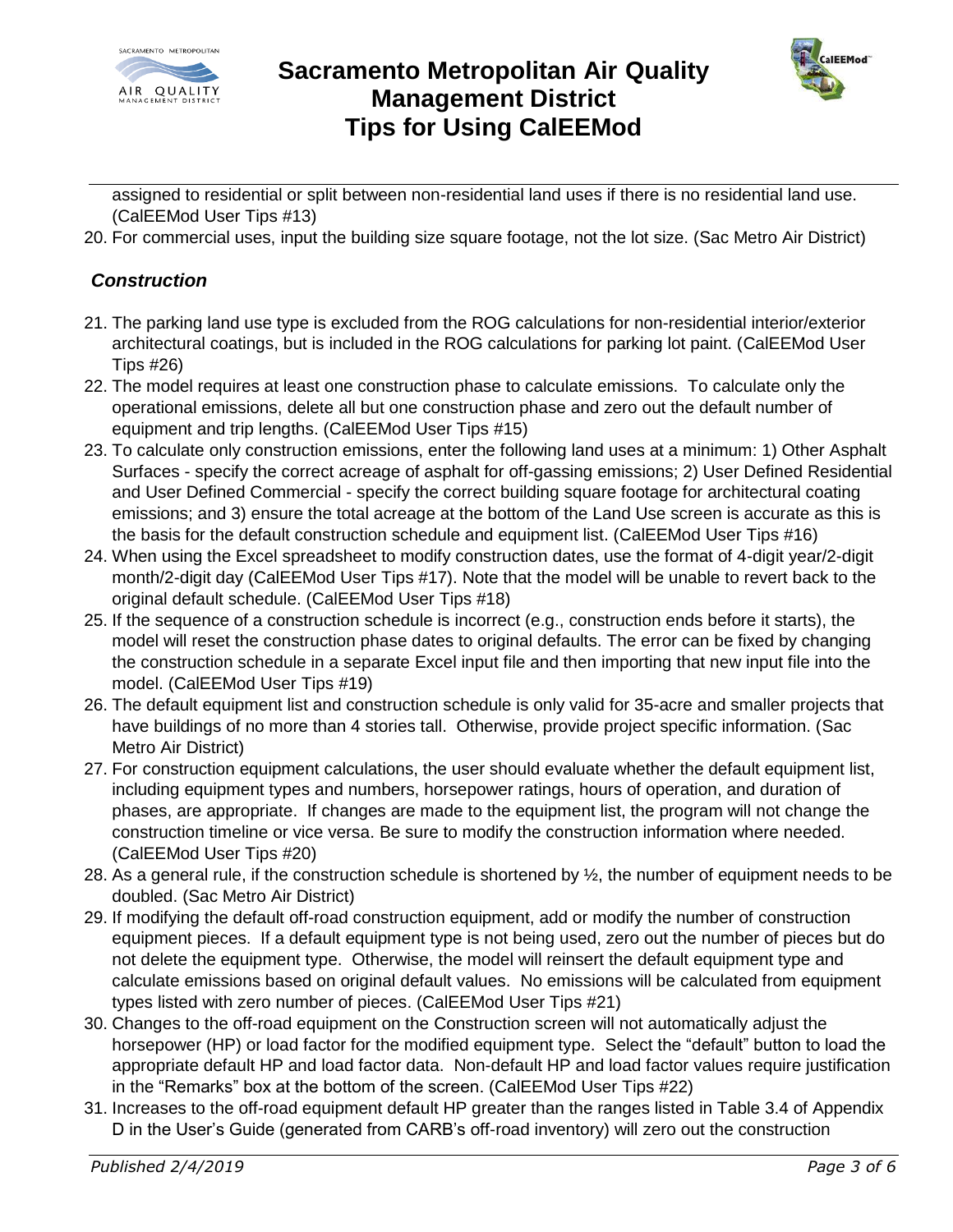



emissions. Stay within the ranges provided in Table 3.4. A programming modification will be considered in a future upgrade to allow higher HP inputs. (CalEEMod User Tips #23)

- 32. Water truck(s) used during construction were counted during a vendor trip survey covering all phases of construction (e.g., site preparation, grading, building construction, etc.). The default number of water trucks (vehicles per unit/square foot) was developed based on that survey and are included in the Building Construction phase. Additional vehicles may be added (on the Construction – Trips and VMT screen) under any construction phase. (CalEEMod User Tips #24)
- 33. The default construction data does not include material haul amounts, demolition or trenching phase information. Enter project specific information if the project includes these activities. To capture concrete truck trips that occur in phases other than Building Construction, go to the Construction - Trips and VMT screen. (Sac Metro Air District)

### *Operational*

- 34. For a City Park, Golf Course, or Recreational Swimming Pool land use, the green space portion of a City Park or Golf Course land use is excluded from the ROG calculations for architectural coatings and consumer products, but is included in the ROG calculations for pesticide/fertilizer use. Furthermore, the pool surface area portion of a Recreational Swimming Pool land use is excluded from the ROG calculations for architectural coatings and consumer products. (CalEEMod User Tips #36)
- 35. The parking land use type is excluded from the ROG calculations for non-residential interior/exterior architectural coatings, but is included in the ROG calculations for parking lot paint. (CalEEMod User Tips #37)
- 36. If the project will have unpaved roads during the operational phase, select the CARB Unmitigated Unpaved Road Statewide Emission Inventory Method option for calculating particulate matter emissions for unpaved road dust. (Sac Metro Air District)
- 37. Trip rates reflect the vehicle activity related to the type of land use. Default residential trip rates for condos and mid- and high-rise apartments are the same as low-rise apartments, which is the baseline scenario (suburban area) from the CAPCOA GHG mitigation measure of increased diversity of urban and suburban development (mixed use). Thus, the mitigation measure of increased diversity will result in the appropriate reduction in VMT. (CalEEMod User Tips #27)
- 38. Operational vehicle emission factors (on the Operational-Mobile screen, Vehicle Emissions tab) depend on the vehicle activity. For example, running exhaust and evaporative running loss emissions are in grams per vehicle mile traveled (VMT) and start-up, idling, and all other evaporative emissions are in grams per trip. (CalEEMod User Tips #28)
- 39. To eliminate the emissions from a specific vehicle class category, zero out the emission factors on Operational-Mobile screen's Vehicle Emissions tab. (CalEEMod User Tips #29)
- 40. Consult with Sac Metro Air District staff before modifying any vehicle emissions factors or the fleet mix. (Sac Metro Air District)
- 41. For Sacramento County, the model assumes no hearths. If the project includes hearths, modify the inputs and be sure to mitigate the excess emissions. Sac Metro Air District's Rule 417 regulates hearth installations. (Sac Metro Air District)
- 42. The percentage of wastewater treatment (i.e., septic, aerobic, or lagoons) should not exceed 100 percent and the waste digestion (i.e., anaerobic digestion with cogeneration or without) should total either 100 percent or zero percent. If wastewater treatment is aerobic or lagoon, there needs to be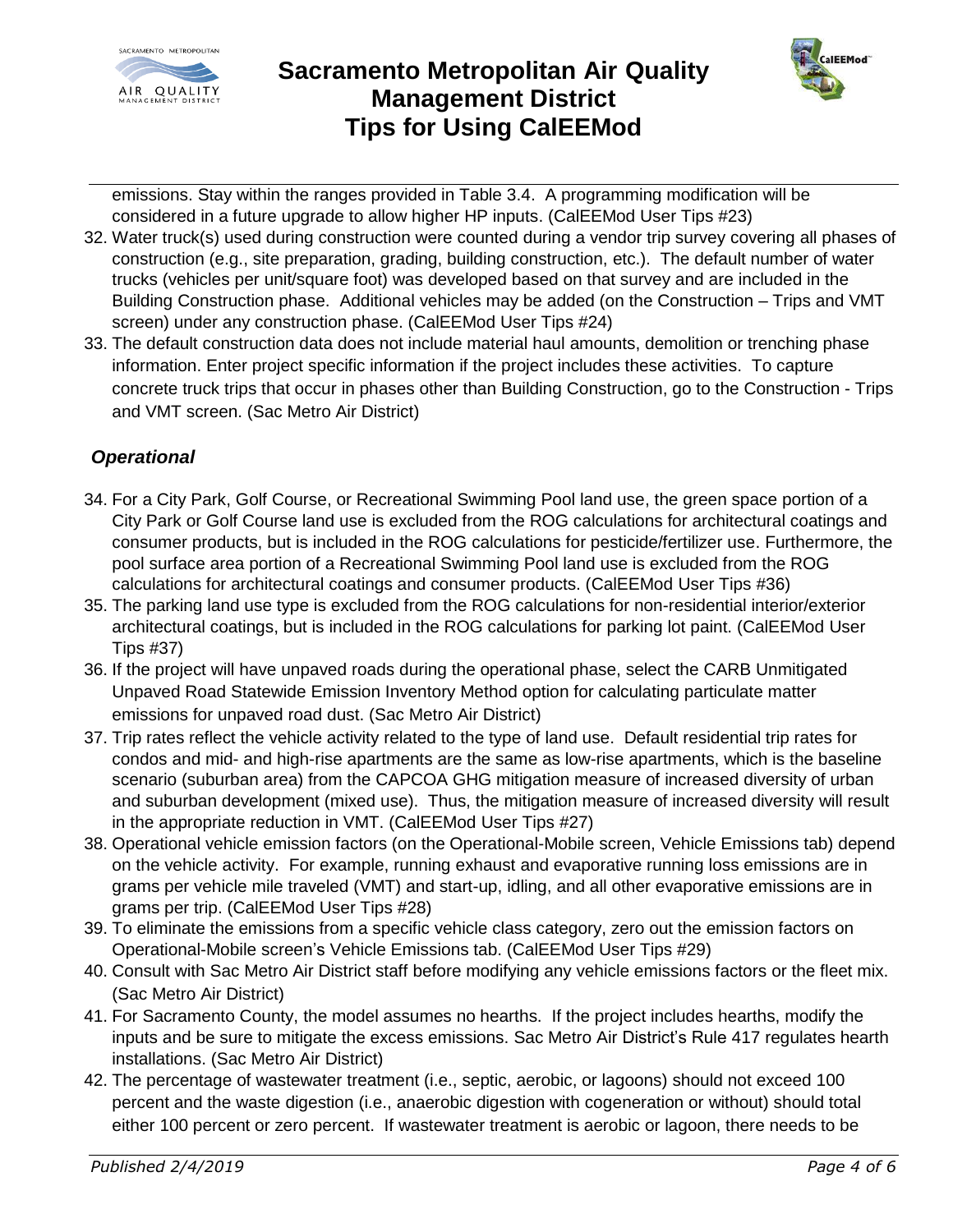



digestion to handle the waste, so digestion should total 100 percent. If the wastewater treatment is septic, digestion could be zero percent. A reminder box is triggered if input is incorrect. (CalEEMod User Tips #34)

- 43. The wastewater treatment method defaults represent the Sacramento Regional County Sanitation District wastewater treatment plant. If this plant does not serve the project, consult with the lead agency to determine the appropriate wastewater treatment types and percentages. (Sac Metro Air District)
- 44. If the information is known, override the default landfill gas capture types on the Solid Waste screen with the type of system employed at the landfill that will serve the project. (Sac Metro Air District)
- 45. Consult with Sac Metro Air District staff before using the Stationary Sources screens. (Sac Metro Air District)

### *Mitigation*

- 46. Alternative fuel options (e.g., CNG, bio-diesel) are provided for each construction equipment type. It is the responsibility of the lead agency to ensure the equipment operated by the project actually uses alternative fuel. (CalEEMod User Tips #39)
- 47. CNG equipment available for mitigation is restricted to those equipment and horsepower ranges listed in Table 3.6 of Appendix D. If CNG is selected for a non-valid piece of equipment, emissions will not be quantified. (CalEEMod User Tips #40)
- 48. Construction equipment types from all construction phases are combined on the Mitigation screen; thus, the ability to apply different mitigation measures to the same types of equipment is limited. For example, the model does not provide the option to apply diesel particulate filter mitigation to some dozer and biodiesel fuel mitigation to other dozers in the project's fleet mix. However, the model will read separate mitigation from the same equipment type from an imported CSV (Excel spreadsheet). (CalEEMod User Tips #41)
- 49. Off-road equipment emission factors in the construction phase are based on the statewide fleet mix from CARB's off-road inventory model per year and HP range (Table 3.4 in Appendix D of the User's Guide). Engine emission factors for various tiers (Table 3.5 in Appendix D of the User's Guide) are based on Carl Moyer standards. In some instances, the statewide fleet mix average for a particular equipment type, year, and HP may be lower than the engine tier standard, which generates higher mitigated emissions. Use caution in choosing the appropriate tier mitigation. (CalEEMod User Tips #42)
- 50. Select a "Project Setting" type on the Mitigation, Traffic, and Land Use & Site Enhancement screen for the reductions from selected mitigation measures to be calculated properly. (Sac Metro Air District)
- 51. The project setting descriptions under the Traffic mitigation are defined in the CAPCOA Quantifying GHG Mitigation Measures document [\(http://www.capcoa.org/wp-content/uploads/2010/11/CAPCOA-](http://www.capcoa.org/wp-content/uploads/2010/11/CAPCOA-Quantification-Report-9-14-Final.pdf)[Quantification-Report-9-14-Final.pdf\)](http://www.capcoa.org/wp-content/uploads/2010/11/CAPCOA-Quantification-Report-9-14-Final.pdf) except that Suburban is called Low Density Suburban and Compact Infill is called Urban Center. (Source CalEEMod User Tips #43)
- 52. Sac Metro Air District's *[Recommended Guidance for Land Use Emission Reductions](http://www.airquality.org/businesses/ceqa-land-use-planning/mitigation)* [\(http://www.airquality.org/Businesses/CEQA-Land-Use-Planning/Mitigation\)](http://www.airquality.org/Businesses/CEQA-Land-Use-Planning/Mitigation) provides guidance on mitigation measures that can be used in CalEEMod and the requirements that must be met to obtain credit for the selected measures. (Sac Metro Air District)